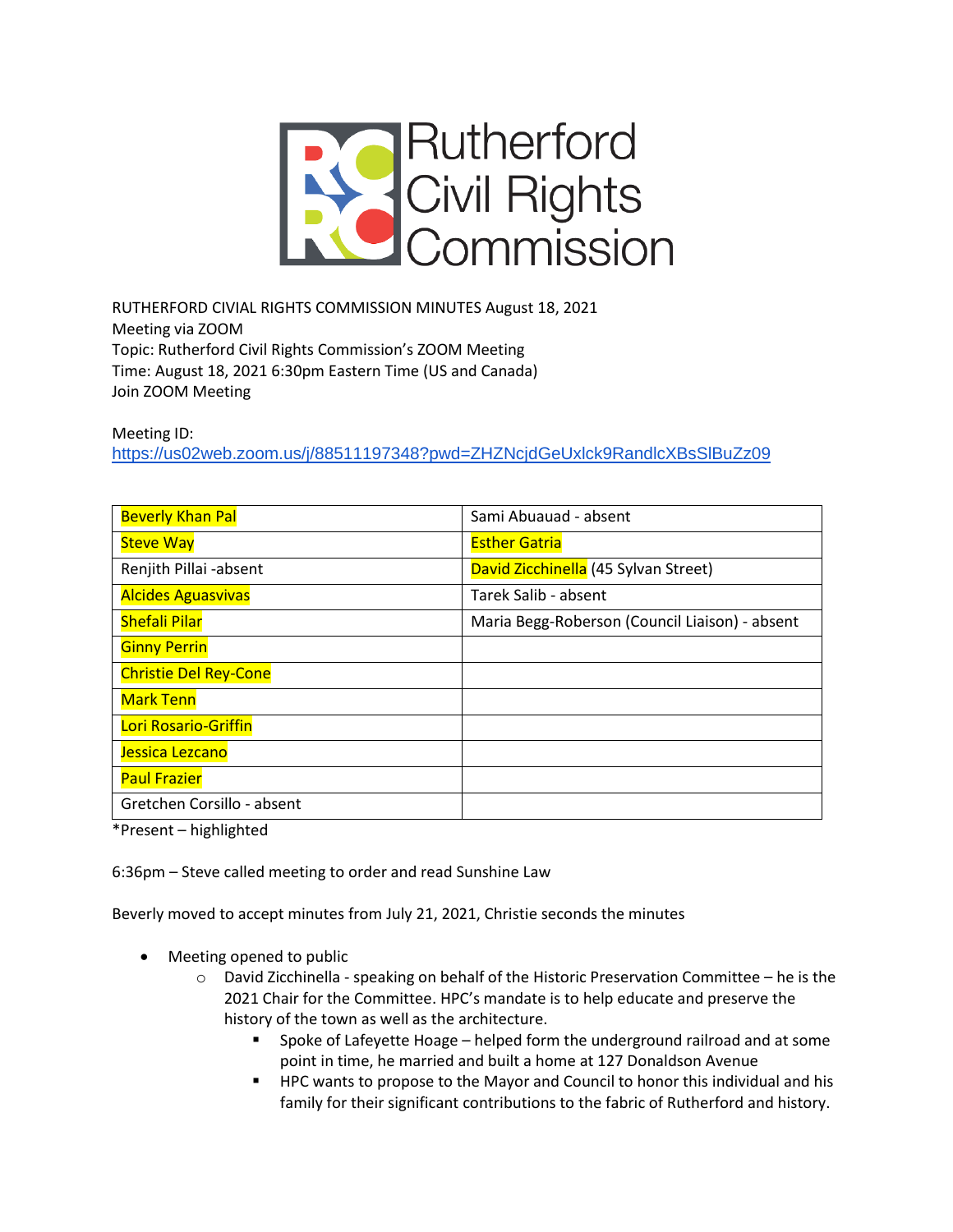- $\circ$  127 Donaldson Avenue the homeowners have agreed to having a plaque approximately 10x13 in size on their home and the cost will be approximately \$340-400. There is no relation with the family that is currently living at the home and the Hoage family.
- $\circ$  The HPC proposes a joint effort with the RCRC and asks for the RCRC to support the idea of honoring the Hoage family in front of the Mayor and Council.
- $\circ$  They hope to get this plaque up and inserted by the end of the year. He is hoping the financial aspect will be taken on by the town
- $\circ$  As the RCRC, our primary focus should be on the history and not necessarily the plaque.
- o He would like to present this to Mayor and Council ideally in September.
- Bylaws Christie
	- $\circ$  Bylaws will get added to the agenda for the next Mayor and Council meeting this coming Monday, August 23rd at 6:30pm.
- Hispanic Heritage Month (September 15-October 15)
	- $\circ$  Ester gave the idea of reaching out to restaurants in town for collaborations
- Concern about the Delta Variant is foremost on people's thoughts
	- $\circ$  Esther asked if we are prepared to go virtual with the Festival if COVID becomes a bigger concern. Beverly is worried about how the sponsors may respond to cancelling the event.
- **Finances** 
	- o Actual balance \$6823.15
	- $\circ$  The grant money is in the County, but the town will pay up to 75% before receiving the money from the county so, we have \$5310 pending
	- $\circ$  Total balance is \$12,135.53 if we include grants
	- o We have also received \$1000 from Quality Auto
	- o Pending \$250 coming from the Goffin store
	- o Alcides company will be donating \$500
	- $\circ$  Alcides feels we should have weekly updates at this time since we have a lot to do before the Festival in almost one month.
- October  $2^{nd}$  is Rutherford Day (Rain date none)
	- o REF will be doing a fundraiser
	- o Memorial remembrance game softball charity game
	- o Babysitting service
	- o Beer garden service
	- $\circ$  So, we need to apply for a table or space for the RCRC
		- Motion made by Jessica to participate in Rutherford Day and Steve seconded it
		- We will determine the activity at the table at a later date
- Labor Day
	- o Should we have a table there?
	- $\circ$  If the purpose is really to advertise the Festival, can we just have a flyer or a poster instead or a QR code?
	- o Traditionally, they have 150 vendors, but they so far have only about 100.
- Festival update
	- $\circ$  Paul says he has dancers scheduled, main bands and some of the filler bands scheduled.
	- $\circ$  Paul Frazier comments that we are looking for spoken word for our Festival so he will reach out to the Red Wheel Barrel to see if they would like to perform anything then.
	- o He is looking for spoken word performers more than anything.